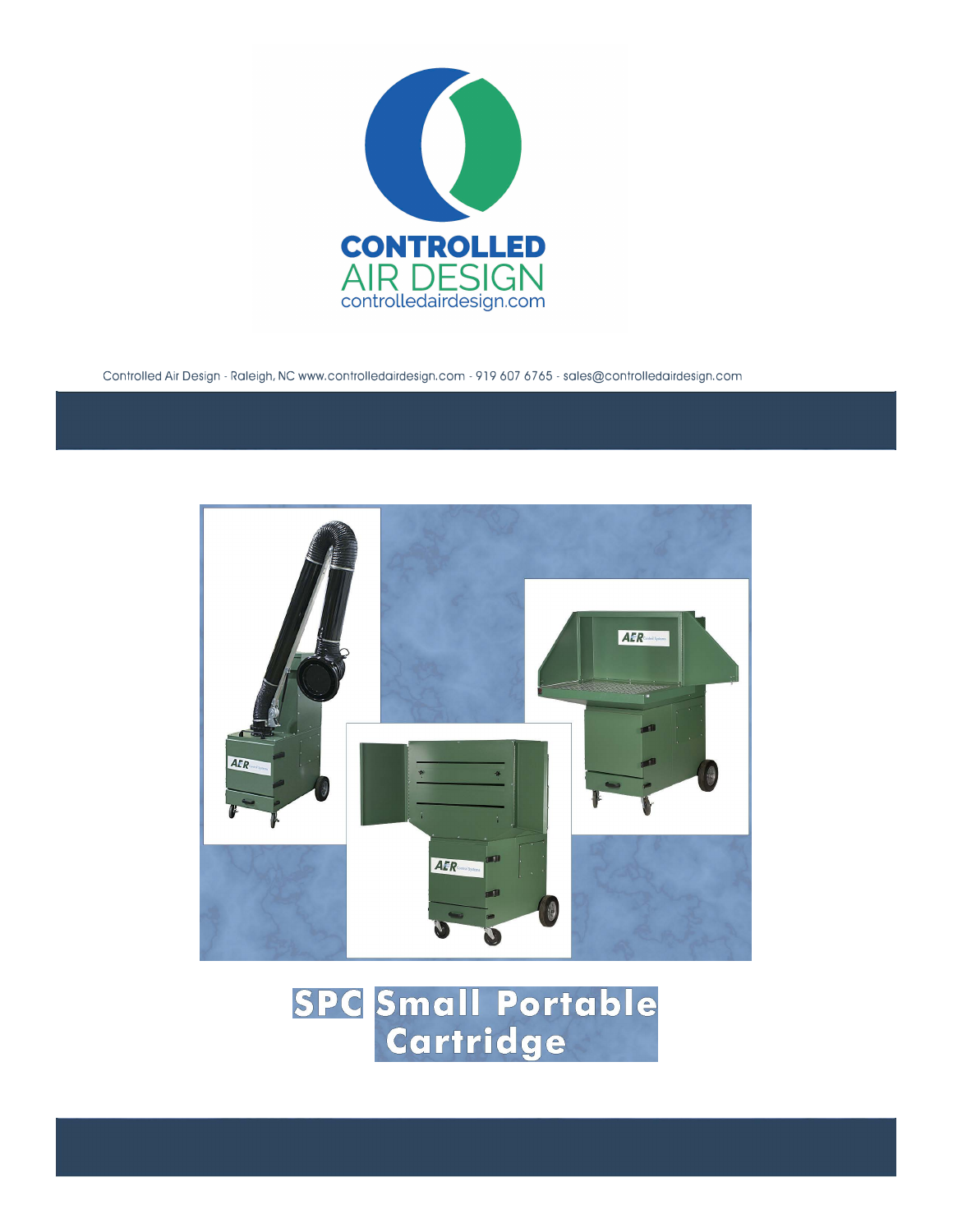

919-607-6765 www.controlledairdesign.com sales@controlledairdesign.com

# Small Portable Cartridge Collector

AER Control Systems' Small Portable Cartridge Collector (SPC Series) is designed to be a cost effective, highly efficient, alternative approach in filtering dusts, fume, smoke, gasses, and vapors. The SPC Unit complies with OSHA on operations generating welding fume, dusts from grinding or sanding, and other processes. It also complies with OSHA's new Hexavalent Chromium standard. Typically used for control of low to moderate concentrations of dry contaminants, the SPC Unit is provided with a cost effective manual push button pulse-jet filter cleaning to minimize filter maintenance and reduce replacement filter costs.

The SPC Unit has a horizontally mounted cartridge for lower center of gravity making it a safer unit. The Small Portable Cartridge Collector can be configured several different ways. Multiple inlets to include either extraction arm, downdraft bench, or slotted backdraft hood. Motor horsepower choices are 1.5 HP and 3 HP TEFC electric motors, manual push button filter cleaning system, large 10 inch rear casters for excellent mobility, 5 inch front swivel casters, 6 or 8 inch by 10 foot externally supported extraction arm, and push handle with power cord and switch for plug and go operation.

### **Options**

- HEPA Module to offer 99.97% @ 0.3 micron efficiency
- Carbon Module: for the removal of gas/vapors and odors
- Mutiple inlet options available, arm, bench or hood
- Spark trap
- Auto-Pulse
- No Pulse cleaning system



| Unit            | <b>HP</b> | <b>CFM</b>                             | L x W x H      |
|-----------------|-----------|----------------------------------------|----------------|
| <b>SPC-1000</b> | 1.5       | $1000 \; \textcircled{a}$<br>$5.5"$ WG | 36 x 20 x 53.5 |
| <b>SPC-1200</b> | 1.5       | $1000 \; \textcircled{a}$<br>$5.5"$ WG | 47 x 20 x 53.5 |
| <b>SPC-2000</b> | 3.0       | $2000 \; \textcircled{a}$<br>5.5" WG   | 47 x 20 x 53.5 |
| SPC-2500        | 5.0       | $2500 \; \textcircled{a}$<br>$7.5"$ WG | 47 x 20 x 53.5 |

#### Features

- 1000 or 2000 Nominal CFM @ 5.5 inches of static pressure
- Single phase 1.5 HP or three phase 3 HP TEFC motor with switch, cord on 1.5 HP only.
- Direct drive backward inclined airfoil non-overloading fan
- 177 or 295 square feet of filter area providing filter efficiency of 99% at 0.5 microns
- 80/20 Polyester Blend flame retardent HEPA-like cartridge filter
- · Internal baffle protecting cartridge filter
- Manual push button pulse-jet filter cleaning system
- Easy tool-less filter change-out
- · Mini-helic filter change-out guage
- · Dust collection drawer
- · 6 or 8 inch by 10 foot externally supported extraction arm
- 10 inch rear wheels and 5 inch front swivel wheels
- 11 and 14 guage heavy duty metal construction
- Kelly Green industrialized textured powder coat finish